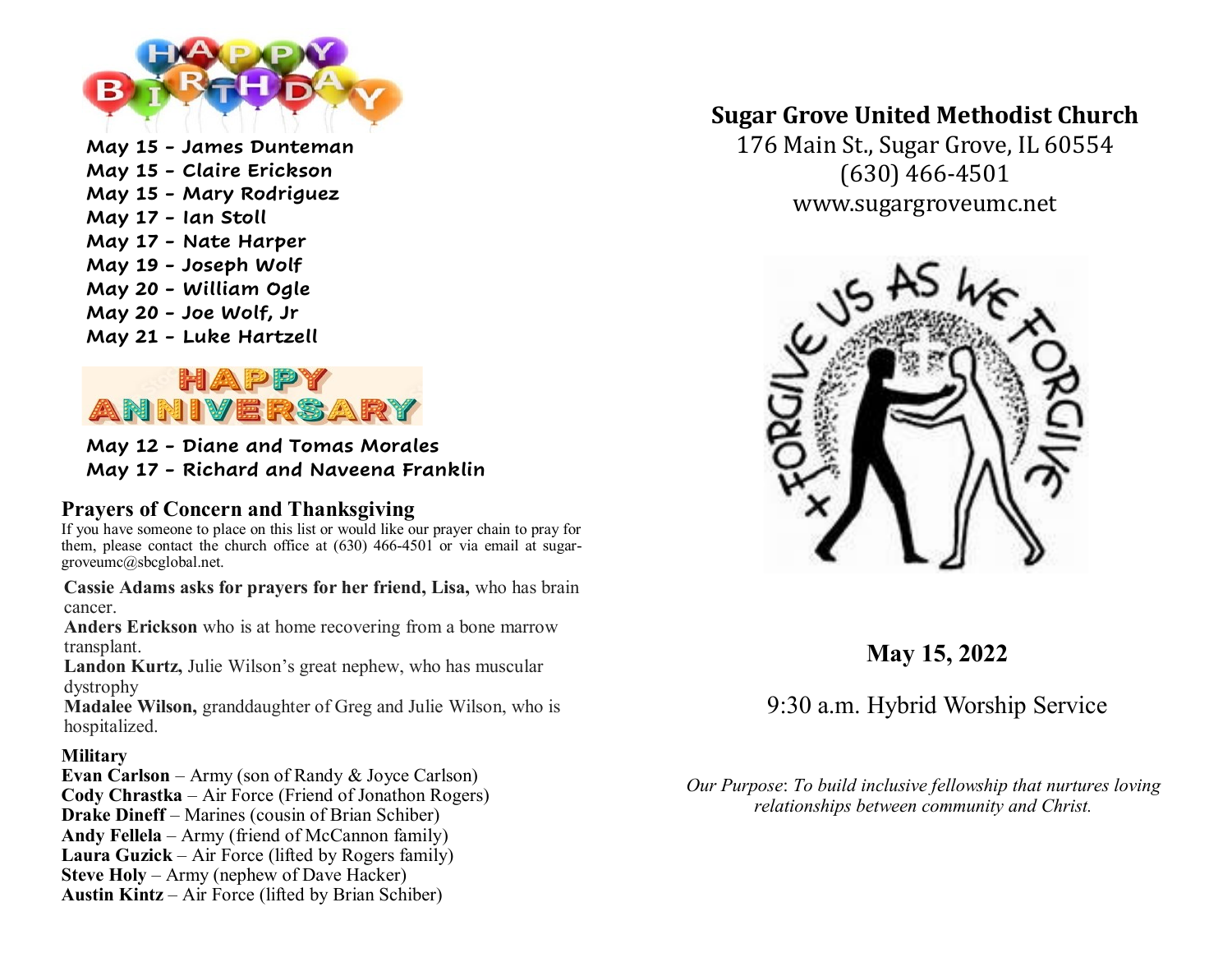#### *Welcome to Sugar Grove United Methodist Church!*

*We hope that you know that wherever you have been on your spiritual journey and whatever your faith background might be, you are welcome, and we are glad to worship together.*

| Prelude                                                           | I Know Whom I Have Believed arr. James McGranahan |                    |  |  |
|-------------------------------------------------------------------|---------------------------------------------------|--------------------|--|--|
|                                                                   | <b>Greeting &amp; Announcements</b>               | Pastor Tammy Scott |  |  |
| +Call to Worship <sup>1</sup>                                     |                                                   |                    |  |  |
|                                                                   | As we gather today, we call you                   |                    |  |  |
| Our Father, who art in Heaven,                                    |                                                   |                    |  |  |
| As we gather today, we lift up who you are and what you represent |                                                   |                    |  |  |
| hallowed be your name                                             |                                                   |                    |  |  |
| As we gather today, We seek your ways, not our own                |                                                   |                    |  |  |
| Your Kingdom come, your will be done                              |                                                   |                    |  |  |
| As we gather today, we say sorry to you and one another           |                                                   |                    |  |  |
|                                                                   | Forgive us as we forgive                          |                    |  |  |
|                                                                   | As we gather today, we need you.                  |                    |  |  |
| Give us this day our daily bread, lead us away from temptation,   |                                                   |                    |  |  |
| deliver us from evil.                                             |                                                   |                    |  |  |
| As we gather today, we pray. Amen.                                |                                                   |                    |  |  |
|                                                                   |                                                   |                    |  |  |
| $+$ Opening Hymn                                                  | Immortal, Invisible, God Only Wise                | UMH #103           |  |  |
|                                                                   |                                                   |                    |  |  |

+**Passing of the Peace** One: May the Peace of Christ be with you. **All: And also with you.**

**Opening Prayer** the Chatzi Kaddish from the Jewish Tradition **Exalted and hallowed be God's great name, in the world which God created, according to plan. May God's majesty be revealed in the days of our lifetime and the life of all Israel speedily, imminently. To which we say: Amen.**

**Blessed be God's great name to all eternity.**

**Blessed, praised, honored, exalted, extolled, glorified, adored, and lauded be the name of the Holy Blessed One, beyond all earthly words and songs of blessing, praise, and comfort. To which we say: Amen.**

**A Time for All God's Children**

| Song                       | Jesus Loves Me (Verse 1)             | UMH #191           |
|----------------------------|--------------------------------------|--------------------|
| <b>Scripture</b>           | Matthew 6:9-12, 14-15; Luke 23:32-34 | NT pages $6; 89$   |
| <b>Sermon</b>              | ForgiveAs We Forgive                 | Pastor Tammy Scott |
| <b>Joys &amp; Concerns</b> |                                      |                    |

**Prayers of the People**

## **The Lord's Prayer** UMH #895 **Our Father, who art in heaven, hallowed be thy Name. Thy kingdom come, thy will be done on earth, as it is in heaven. Give us this day our daily bread. And forgive us our trespasses, as we forgive those who trespass against us. And lead us not into temptation, but deliver us from evil. For thine is the kingdom, and the power, and the glory, forever. Amen**

### **Offering Invitation**

| <b>Offertory</b> | Create in Me a Clean Heart | arr. Mark Hayes |
|------------------|----------------------------|-----------------|
|------------------|----------------------------|-----------------|

+**Doxology**

### +**Prayer of Dedication<sup>2</sup>**

**Generous and giving God, we offer gifts this day as those who have received so much more. You gave yourself to us and asked only for devotion, yet we got distracted by the world. You offered all of creation to meet our needs for food and shelter, yet we decided we wanted more. You offered your love to all, yet we decided some were more worthy and valuable than others. So, you gave us "the repentance that leads to life," and all our giving pales by comparison. Dedicate us, we pray, in Christ's holy name. Amen.** 

| $+C$ losing Hymn  | <b>Blessed Assurance</b> | UMH #369 |
|-------------------|--------------------------|----------|
| $+$ Sending Forth |                          |          |
| +Postlude         |                          |          |

<sup>+</sup>Indicates, please stand as you are able

1 (C)2015, Nathan Decker, http://www.worshipswake.wordpress.com

 $2$ UM Discipleship Ministries